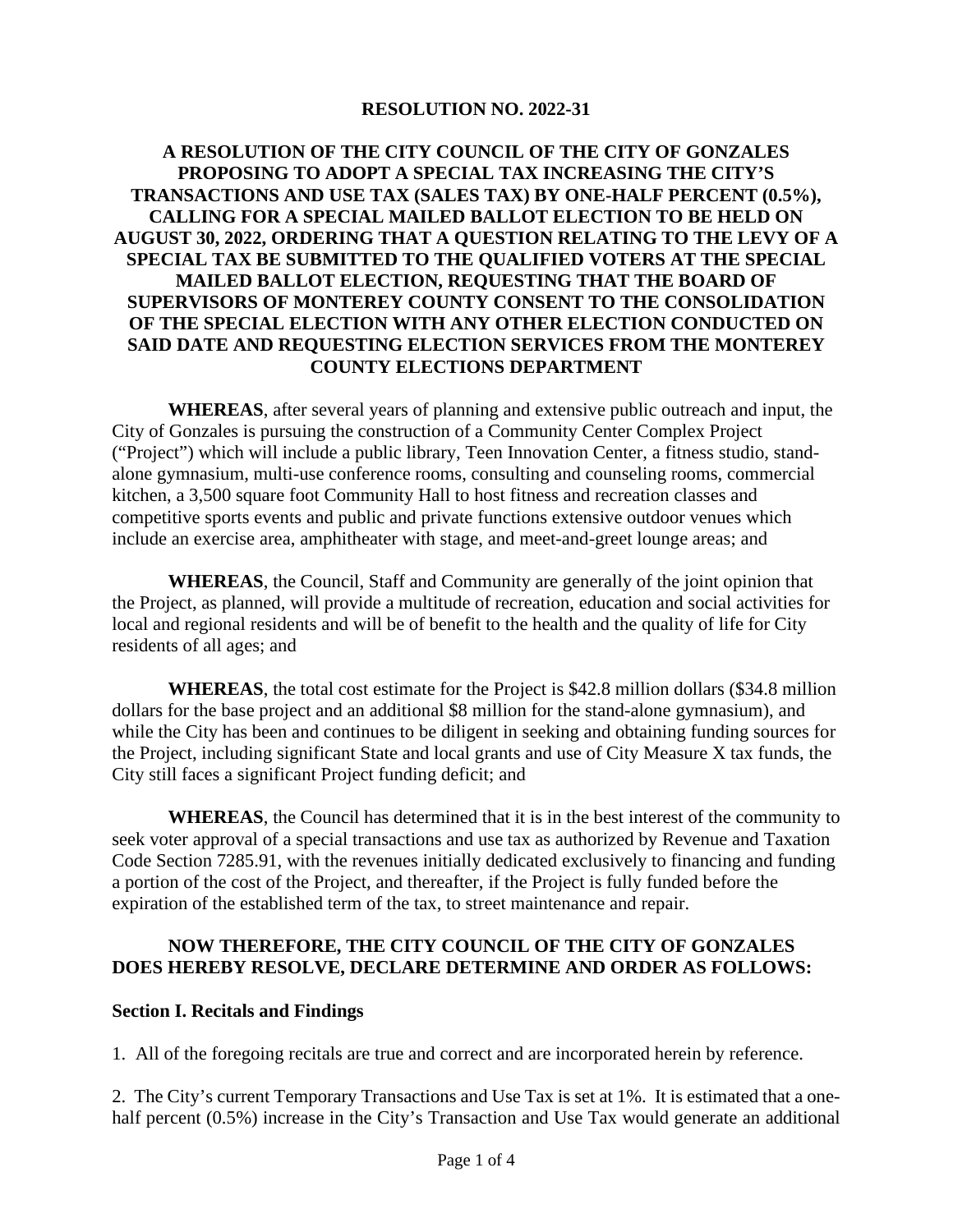\$750,000 a year. These funds would provide the City with a source of security for financing the outstanding balance of the cost of the Gonzales Community Center Complex Project, with any funds generated after the complete funding of said Project being dedicated to street maintenance and repair. All special transactions and use tax revenues would be kept in a separate account from the revenues generated by the existing general transaction and use tax.

3. The City anticipates that the impact of a one-half percent (0.5%) increase to the City's Transaction and Use Tax will not create an unduly heavy financial burden on the City's significant sales tax producing businesses since they are already paying a comparable sales tax in other cities and regions.

# **Section II. Call For All Mail Ballot Election**

Pursuant to California Constitution Article XIIIC, Section 2, the provisions of Government Code Sections 50075-50077.5, and 53720-53730, Elections Code Sections 4100 et seq., including but not limited to Section 4108, and Elections Code Section 12001, and other applicable law, the Council hereby calls for a special all-mail ballot election at which it will submit to the qualified voters of the City a question, that if approved, would adopt a one-half percent (0.5%) special Temporary Transaction and Use Tax, as authorized by Revenue and Taxation Code Section 7285.91, for a term of forty (40) years. When added to the City's existing Temporary Transactions and Use Tax of one percent (1% ), this would result in a total Transactions and Use Tax in the City of one and one-half percent (1.5%). Pursuant to Elections Code Section 1500, the election would be held on August 30, 2022.

# **Section III. Proposed Ordinance**

The ordinance authorizing the special temporary transactions and use tax to be approved by the voters pursuant to Section II is as set forth in Exhibit A hereto. The City Council hereby approves the ordinance, the form thereof, and its submission to the voters of the City at a special all-mail ballot election on August 30, 2022, consolidated with any other election held on this date, subject to approval of this resolution by a two-thirds (2/3) vote of the City Council and a two-thirds (2/3) vote of the qualified voters of the City. The ordinance specifies that a special Temporary Transactions and Use Tax of one-half percent (0.5%) shall be imposed on the gross receipts of any retailer from the sale of all tangible personal property sold at retail in the City and on the sales price of tangible personal property stored, used or otherwise consumed in the City. The term of the special tax shall be forty (40) years. The California Department of Tax and Fee Administration shall collect the tax from retailers subject to the tax and remit the same to the City. Pursuant to Article XIIB of the California Constitution, the appropriations limit of the City shall be increased in the amount equal to the proceeds of the special tax (if approved by the voters).

# **Section IV. Ballot Language**

The official ballot to be used at said all-mail ballot election shall conform to the laws of the state of California with relation thereto. The proposed Temporary Transactions and Use Tax shall be submitted to the voters at an all-mail ballot election to be held on August 30, 2022, in the form of the following question: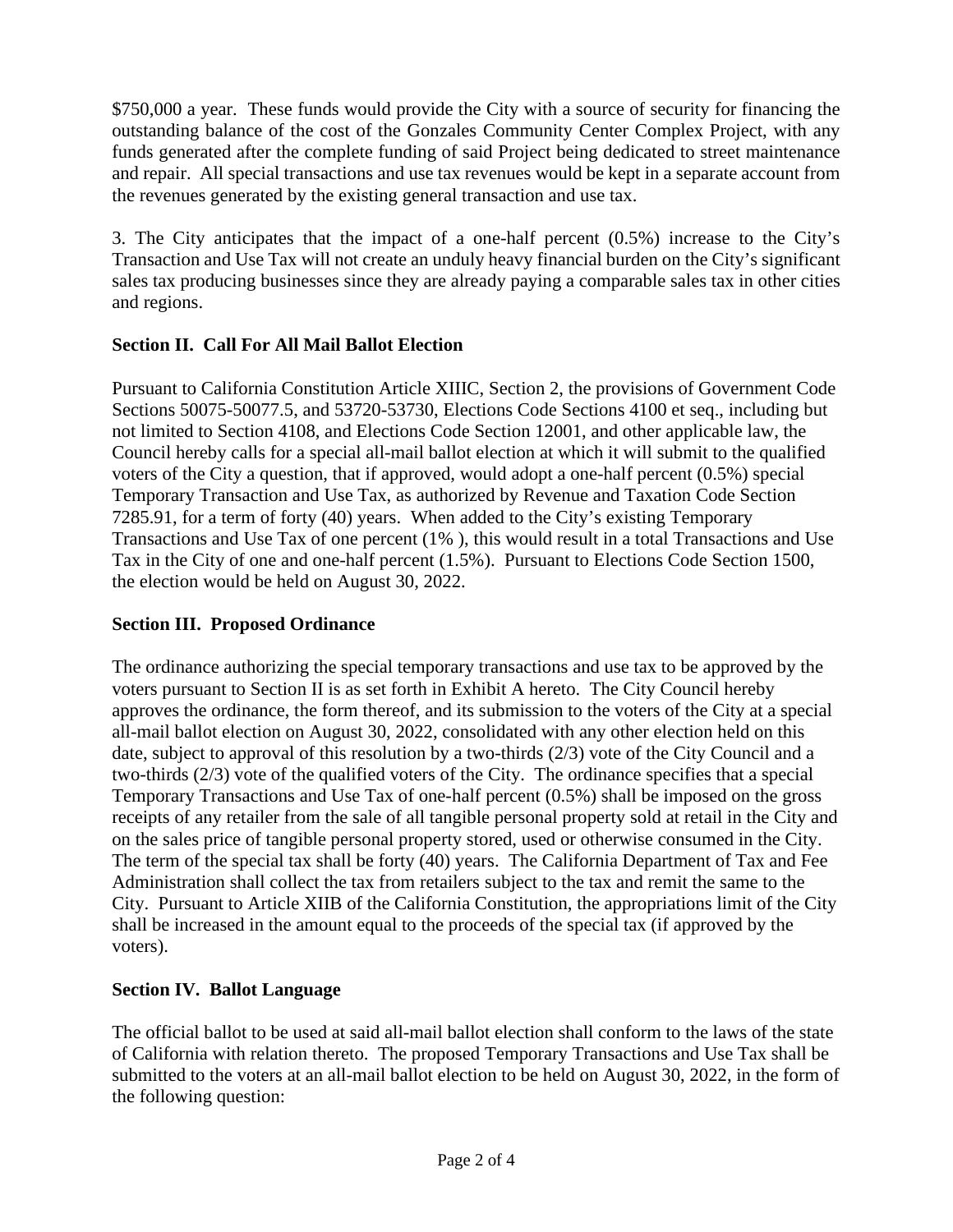"Gonzales Community Center Temporary Tax Measure. Shall the measure establishing a Special Temporary Gonzales Transactions and Use Tax at the rate of one-half percent (0.5%) for a term of 40 years through 2062, with all funds initially used exclusively for financing and funding the Gonzales Community Center Complex Project, and thereafter, upon full funding of the Complex, exclusively for street maintenance and repair, be adopted? The special tax would generate an estimated \$750,000.00 annually."

The words "Yes" and "No" shall be printed on the ballots so the qualified electors may express their choice.

The Monterey County Elections Department is requested to print the full measure text, attached hereto as Exhibit A, exactly as filed in the voter information guide for the August 30, 2022 all mail election, as applicable.

# **Section V. Impartial Analysis and Submission of Ballot Arguments**

To the extent required or allowed by law, the City Attorney is hereby authorized to prepare an impartial analysis of the proposed measure in compliance with applicable law. Written arguments in favor or opposed to the proposed tax measure, and rebuttals thereto, will also be accepted in accordance with applicable laws and regulations.

# **Section VI. CEQA**

The City finds that no analysis of the proposed special temporary transactions and use tax is required pursuant to the California Environmental Quality Act ("CEQA") because: 1) with respect to revenues used for the Community Center Complex Project, the Project has been determined to be exempt from CEQA analysis pursuant to CEQA Guidelines section 15332- Class 32- in-fill development.; and, 2) with respect to revenues used for general street maintenance and repair, the City Council finds that the proposed tax does not constitute a project under CEQA Guidelines 15378, subdivisions (2) and (4) of subdivision (b), due to the fact that the proposed tax merely creates a government funding mechanism that does not involve any commitment to any specific project that may result in a potentially significant physical impact on the environment, and therefore, review under CEQA is not required.

# **Section VII. Request to Consolidate and Election Services and Canvassing**

Pursuant to Elections Code Section 10400, the City requests and authorizes the Registrar of Voters of Monterey County to consolidate this election with any other election conducted on the same date established herein, August 30, 2022, for the ease and convenience of the registered voters and to take advantage of any costs savings possible by such consolidation. The election shall be held and conducted, the votes canvassed and the returns made, and the results ascertained and determined as provided by all laws applicable to an all-mail ballot election on a special tax measure. Pursuant to Elections Code Section 10002, the City hereby requests the Board of Supervisors of the County of Monterey to permit the Monterey County Elections Department, at City expense, to provide all necessary election services and to canvass and report the results of the election and agrees to pay the costs of all such services incurred by the County in providing such assistance upon presentation of a bill to the City. The City Manager is hereby authorized and directed to enter into or modify any written agreement for such services with the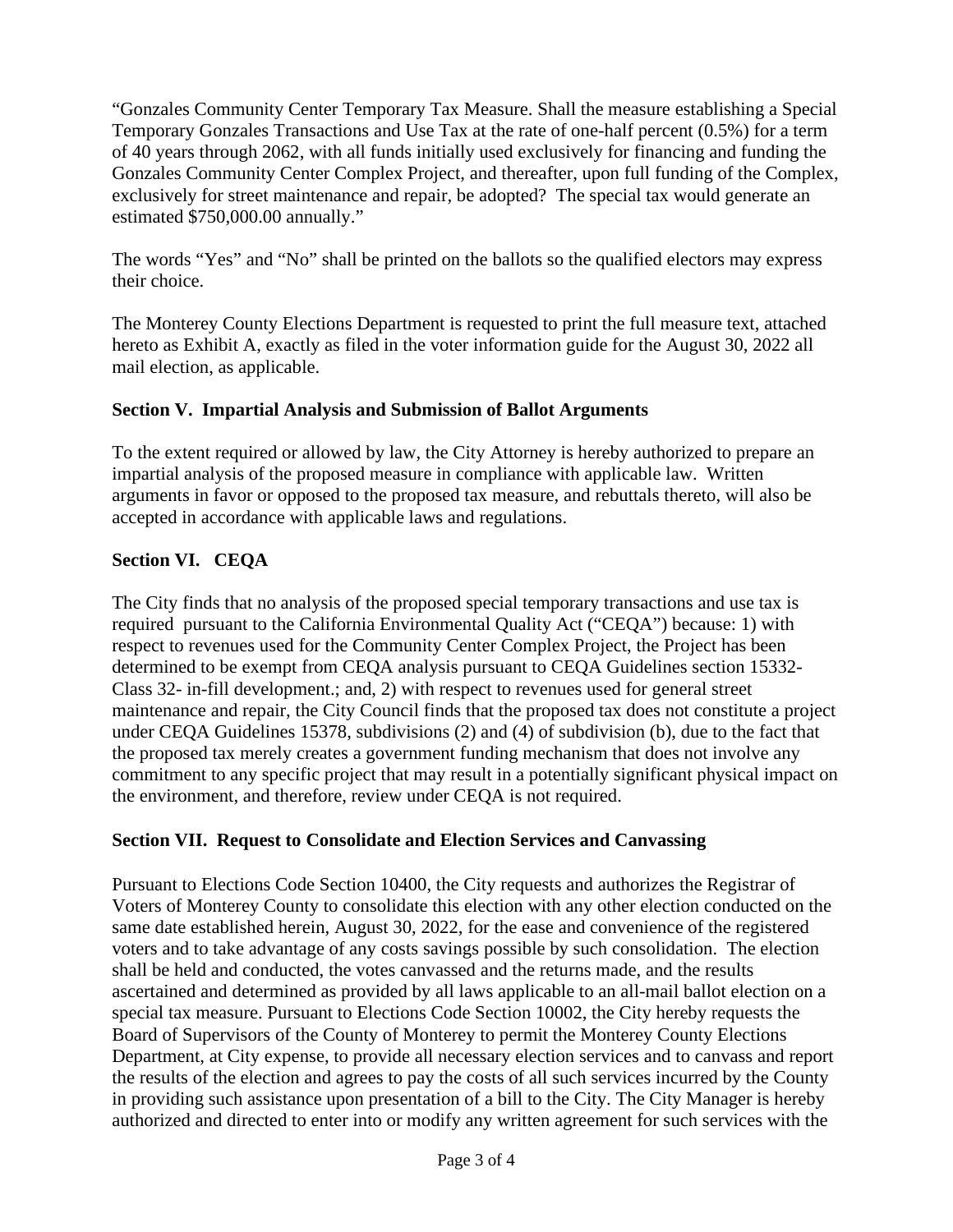County of Monterey Elections Department, including but not limited to the County's standard "Service Agreement for the Provisions of Election Services." The City Clerk or Acting City Clerk is authorized and instructed to provide whatever cooperation is necessary to facilitate the proposed all-mail ballot election.

### **Section VIII. Publication of Measure**

In accordance with Section 12111 of the Elections Code and Section 6061 of the Government Code, the City Clerk is hereby authorized and directed to cause notice of the measure to be published once in the Salinas Valley Tribune, a weekly newspaper of general circulation, circulated in the City of Gonzales and hereby designated for that purpose by the Council of Gonzales.

### **Section IX. Effective Date**

This Resolution shall become effective immediately upon its passage and forthwith entered upon the minutes of this Council and kept and maintained by the City Clerk of the City of Gonzales.

### **Section X. Transmission of Resolution**

The City Clerk is hereby authorized and directed to certify to the due adoption of this Resolution and to transmit a copy hereof so certified to the Board of Supervisors and the Registrar of Voters of Monterey County.

#### **Section XI. Corrections**

The City Clerk and City Attorney are authorized to make any typographical, clerical, nonsubstantive corrections to this resolution and to the ballot measure as may be deemed necessary by the Monterey County Clerk/Registrar of Voters.

**PASSED AND ADOPTED** by the City Council of the City of Gonzales at a special meeting duly held on the  $31<sup>st</sup>$  day of May, 2022 by the following vote:

**NOES: COUNCIL MEMBERS:** None **ABSTAIN: COUNCIL MEMBERS:** None **ABSENT: COUNCIL MEMBERS:** Paul Miller

**AYES: COUNCIL MEMBERS:** Mayor Pro Tem Scott Funk, Liz Silva, Lorraine Worthy, and Mayor Jose L. Rios

Rios, The Honorable Mayor

**ATTEST:**

**Mary Villegas,** Deputy City Clerk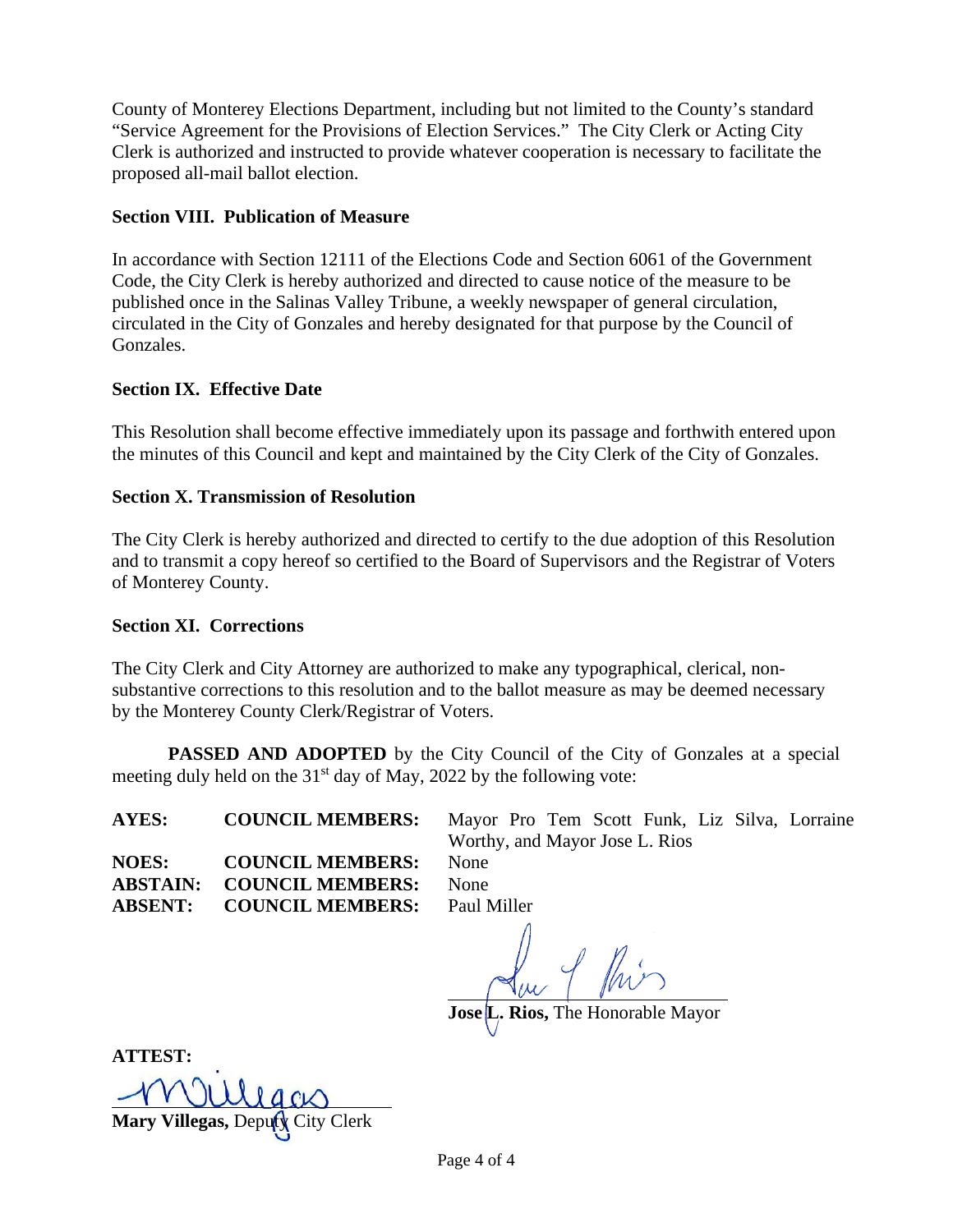### **ORDINANCE NO. 2022-132**

### **AN ORDINANCE OF THE VOTERS OF THE CITY OF GONZALES IMPOSING A TEMPORARY SPECIAL TRANSACTIONS AND USE TAX, KNOWN AS THE "GONZALES COMMUNITY CENTER TEMPORARY TAX MEASURE" TO BE ADMINISTERED BY THE CALIFORNIA DEPARTMENT OF TAX AND FEE ADMINISTRATION AND RESTRICTING THE USE OF TAX REVENUES TO GONZALES COMMUNITY CENTER COMPLEX FINANCING AND FUNDING AND THEREAFTER ON STREET MAINTENANCEAND REPAIR, SUBJECT TO ANNUAL AUDITS AND ANNUAL PUBLIC EXPENDITURE REPORTS**

### **BE IT ORDAINED BY THE VOTERS OF THE CITY OF GONZALES:**

#### **SECTION 1. FINDINGS**. The voters of the City of Gonzales hereby find as follows:

- 1. The voters of the City of Gonzales have previously approved two tax measures (Measure K and Measure X), setting the City's current Temporary Transaction and Use Tax (TUT) at one percent (1%). The 1% TUT has established a sales tax rate in Gonzales at 8.75%, the second lowest rate in Monterey County. With guidance provided by TUT Advisory Committees, TUT revenues in Gonzales have been used for a variety of projects, including but not limited to funding debt service for the Community Pool, youth services and leadership development, park improvements (restrooms, tot lot, playground equipment), grant programs, senior programs, and internet accessibility for all citizens.
- 2. After several years of planning and extensive public outreach and input, the City of Gonzales is pursuing the construction of a Community Center Complex Project ("Project") which will include a public library, a Teen Innovation Center, a fitness studio, stand-alone gymnasium, multi-use conference rooms, consulting and counseling rooms, a commercial kitchen, a 3,500 square foot Community Hall to host fitness and recreation classes, competitive sports events, and public and private functions, and extensive outdoor venues that include an exercise area, amphitheater with stage, and meet-and-greet lounge areas. The Council, Staff and community are largely unified in the belief that the Project, as planned, will provide a multitude of recreation, education and social activities for local and regional residents and will be of significant benefit to the health and the quality of life for City residents of all ages.
- 3. Project estimated costs are \$34.8 million for the base project, and an additional \$8 million for a standalone gymnasium requested and supported by community members and the Council, for a total cost estimate for the Project of \$42.8 million dollars.
- 4. While the City has been and continues to be diligent in seeking and obtaining funding sources for the Project, including significant State and local grants and the recommended use of a portion of the proceeds from the City's Measure X TUT revenues, Project costs have been adversely impacted by the COVID pandemic and the current war between Russia and Ukraine. As a result of these circumstances, Project costs are significantly outpacing available funding sources, thus creating a substantial Project funding deficit.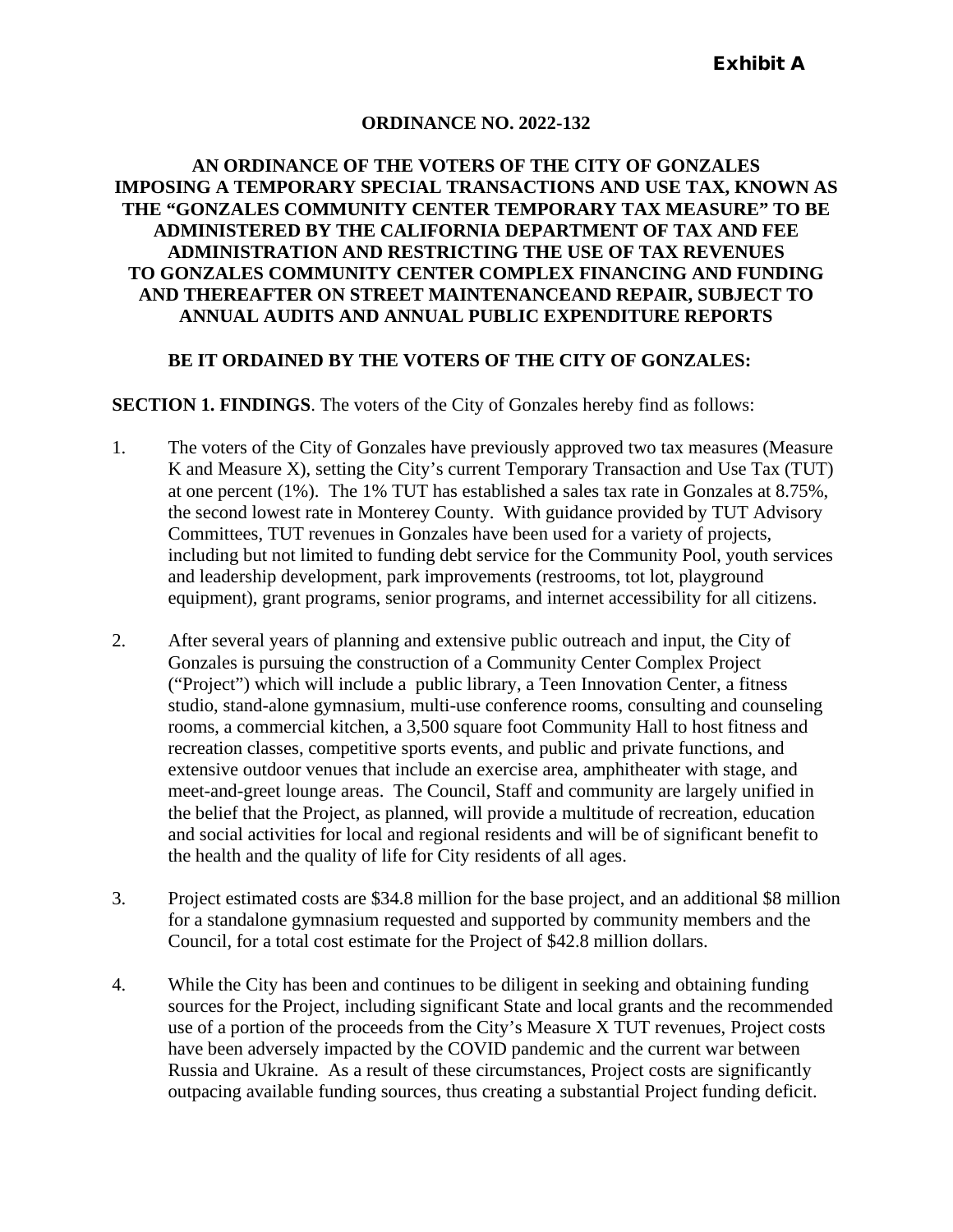- 5. In light of the above-referenced Project funding deficit, when paired with the community and Council desire for the Project, on April 4, 2022, the Council directed staff to prepare a resolution and ordinance that would call for an all-mail ballot election for the City's electorate to consider adoption of a special one-half percent (0.5%) increase to the City's TUT. The Tax would be a special tax, requiring a two-thirds vote for approval, with use of the tax revenues restricted initially to financing and funding the Community Center Project, and only upon the completion of such funding, to be used for street maintenance and repair.
- 6. Pursuant to Part 6.1 (commencing with Section 7251) of Division 2 of the Revenue and Taxation Code, and Part 1.7 of Division 2, and more specifically Section 7285.91, the City may seek voter approval for a special transactions and use tax (TUT.)

**SECTION 2. AMENDMENT OF CODE**. "Chapter 3.30- Community Center Temporary Special Transactions and Use Tax" shall be added to Title 3- Revenue and Finance of the Gonzales City Code and shall read as follows:

**"3.30.010 Title**. The ordinance codified in this Chapter shall be known as the "Gonzales Community Center Special Temporary Transactions and Use Tax Measure" Ordinance. This ordinance shall be applicable in the incorporated territory of the City.

**3.30.020 Operative date**. "Operative Date" means the first day of the first calendar quarter commencing more than 110 days after the adoption of this ordinance, the date of such adoption being as set forth below.

**3.30.030 Purpose**. The city council declares that the ordinance codified in this chapter is adopted to achieve the following purposes, and directs that the provisions hereof be interpreted in order to accomplish said purposes:

A. To impose a temporary special retail transactions and use tax in accordance with the provisions of Part 1.6 (commencing with Section 7251) of Division 2 of the Revenue and Taxation Code and Section 7285.91 of Part 1.7 of Division 2 which authorizes the city to adopt this tax ordinance which shall be operative if two-thirds (2/3) of the electors voting on the measure vote to approve the imposition of the tax at an all-mail ballot election called for that purpose.

B. To adopt a temporary special retail transactions and use tax ordinance that incorporates provisions identical to those of the Sales and Use Tax Law of the State of California insofar as those provisions are not inconsistent with the requirements and limitations contained in Part 1.6 of Division 2 of the Revenue and Taxation Code.

C. To adopt a temporary special retail transactions and use tax ordinance that imposes a tax and provides a measure therefore that can be administered and collected by the California Department of Tax and Fee Administration ("CDTFA") in a manner that adapts itself as fully as practicable to, and requires the least possible deviation from, the existing statutory and administrative procedures followed by the CDTFA in administering and collecting the California State Sales and Use Taxes.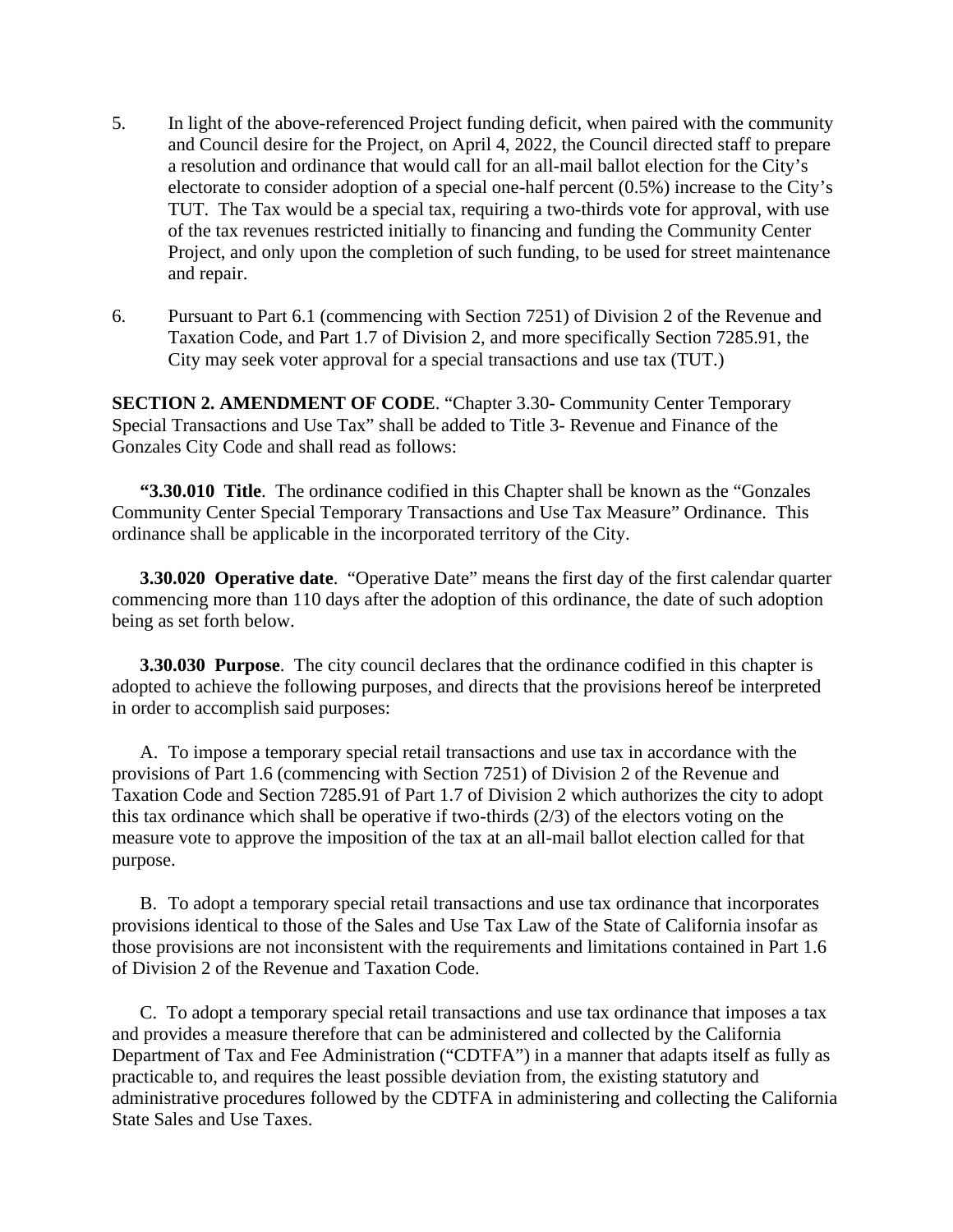D. To adopt a temporary special retail transactions and use tax ordinance that can be administered in a manner that will be, to the greatest degree possible, consistent with the provisions of Part 1.6 of Division 2 of the Revenue and Taxation Code, minimize the cost of collecting the transactions and use taxes, and at the same time, minimize the burden of record keeping upon persons subject to taxation under the provisions of this ordinance.

**3.30.040 Contract with State**. Prior to the operative date, the city shall contract with the CDTFA to perform all functions incident to the administration and operation of this transactions and use tax ordinance; provided, that if the city shall not have contracted with the CDTFA prior to the operative date, it shall nevertheless so contract and in such a case the operative date shall be the first day of the first calendar quarter following the execution of such a contract.

**3.30.050 Transactions tax rate.** For the privilege of selling tangible personal property at retail, a special tax is hereby imposed upon all retailers in the incorporated territory of the city at the rate of one-half percent (0.5%) of the gross receipts of any retailer from the sale of all tangible personal property sold at retail in said territory on and after the operative date of this ordinance.

**3.30.060 Place of sale.** For the purposes of this ordinance, all retail sales are consummated at the place of business of the retailer unless the tangible personal property sold is delivered by the retailer or his agent to an out-of-state destination or to a common carrier for delivery to an out-of-state destination. The gross receipts from such sales shall include delivery charges, when such charges are subject to the state sales and use tax, regardless of the place to which delivery is made. In the event a retailer has no permanent place of business in the State or has more than one place of business, the place or places at which the retail sales are consummated shall be determined under rules and regulations to be prescribed and adopted by the CDTFA.

**3.30.070 Use tax rate**. An excise tax is hereby imposed on the storage, use or other consumption in the city of tangible personal property purchased from any retailer on and after the operative date of this ordinance for storage, use or other consumption in said territory at the rate of one-half percent (0.5%) of the sales price of the property. The sales price shall include delivery charges when such charges are subject to state sales or use tax regardless of the place to which delivery is made.

**3.30.080 Adoption of provisions of State law.** Except as otherwise provided in this ordinance and except insofar as they are inconsistent with the provisions of Part 1.6 of Division 2 of the Revenue and Taxation Code, all of the provisions of Part 1 (commencing with Section 6001) of Division 2 of the Revenue and Taxation Code are hereby adopted and made a part of this ordinance as though fully set forth herein.

**3.30.090 Limitations on adoption of State law and collection of use taxes**. In adopting the provisions of Part 1 of Division 2 of the Revenue and Taxation Code:

A. Wherever the State of California is named or referred to as the taxing agency, the name of this city shall be substituted therefore. However, the substitution shall not be made when: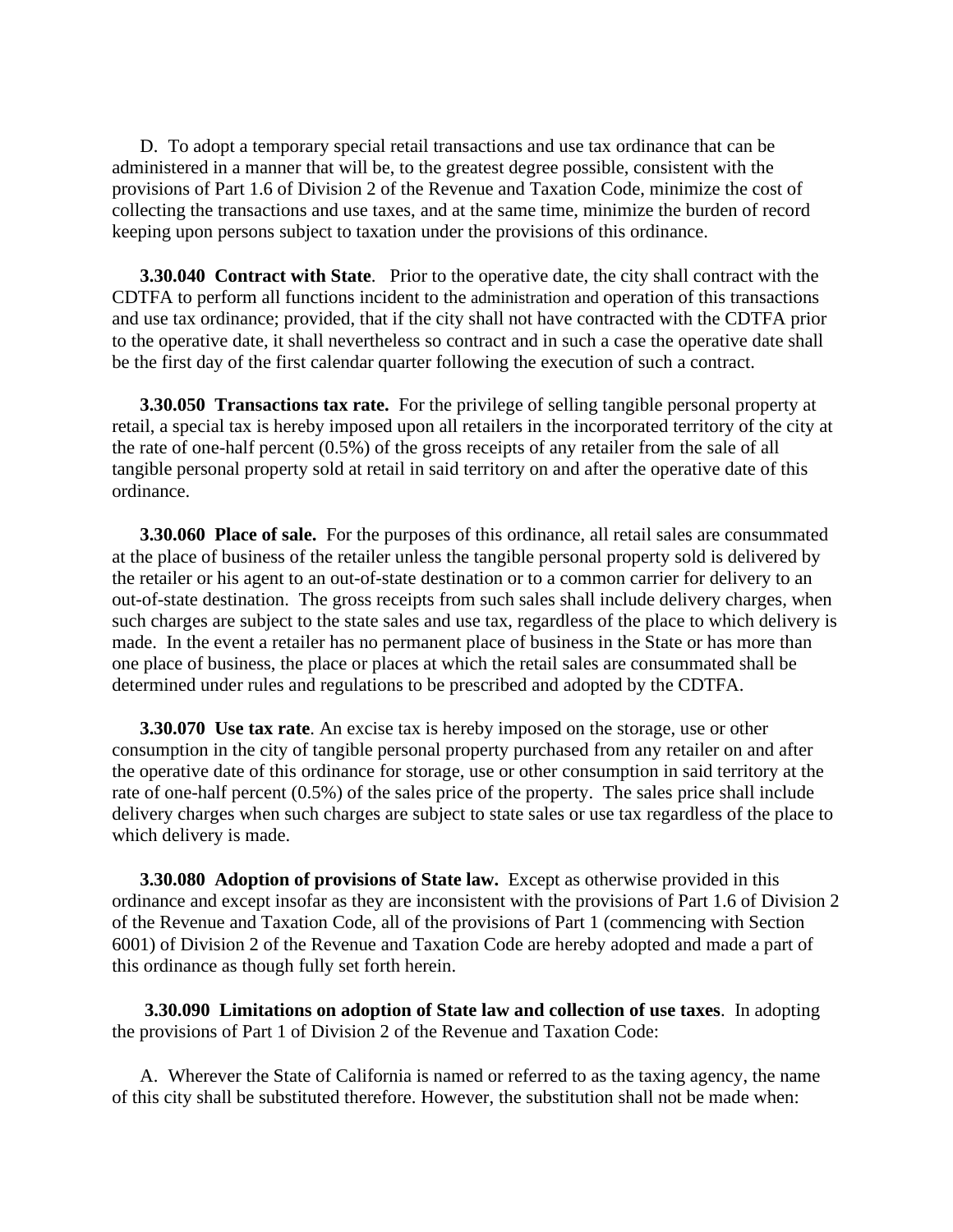1. The word "State" is used as a part of the title of the State Controller, State Treasurer, State Board of Control, State Department of Tax and Fee Administration, State Treasury, or the Constitution of the State of California;

2. The result of that substitution would require action to be taken by or against this city or any agency, officer, or employee thereof rather than by or against the CDTFA, in performing the functions incident to the administration or operation of this Ordinance.

3. In those sections, including, but not necessarily limited to sections referring to the exterior boundaries of the State of California, where the result of the substitution would be to:

a. Provide an exemption from this tax with respect to certain sales, storage, use or other consumption of tangible personal property which would not otherwise be exempt from this tax while such sales, storage, use or other consumption remain subject to tax by the State under the provisions of Part 1 of Division 2 of the Revenue and Taxation Code, or;

b. Impose this tax with respect to certain sales, storage, use or other consumption of tangible personal property which would not be subject to tax by the state under the said provision of that code.

4. In Sections 6701, 6702 (except in the last sentence thereof), 6711, 6715, 6737, 6797 or 6828 of the Revenue and Taxation Code.

B. The word "City" shall be substituted for the word "State" in the phrase "retailer engaged in business in this State" in Section 6203 and in the definition of that phrase in Section 6203.

**3.30.100 Permit not required**. If a seller's permit has been issued to a retailer under Section 6067 of the Revenue and Taxation Code, an additional transactor's permit shall not be required by this ordinance.

# **3.30.110 Exemptions and exclusions.**

A. There shall be excluded from the measure of the transactions tax and the use tax the amount of any sales tax or use tax imposed by the State of California or by any city, city and county, or county pursuant to the Bradley-Burns Uniform Local Sales and Use Tax Law or the amount of any state-administered transactions or use tax.

B. There are exempted from the computation of the amount of transactions tax the gross receipts from:

1. Sales of tangible personal property, other than fuel or petroleum products, to operators of aircraft to be used or consumed principally outside the county in which the sale is made and directly and exclusively in the use of such aircraft as common carriers of persons or property under the authority of the laws of this State, the United States, or any foreign government.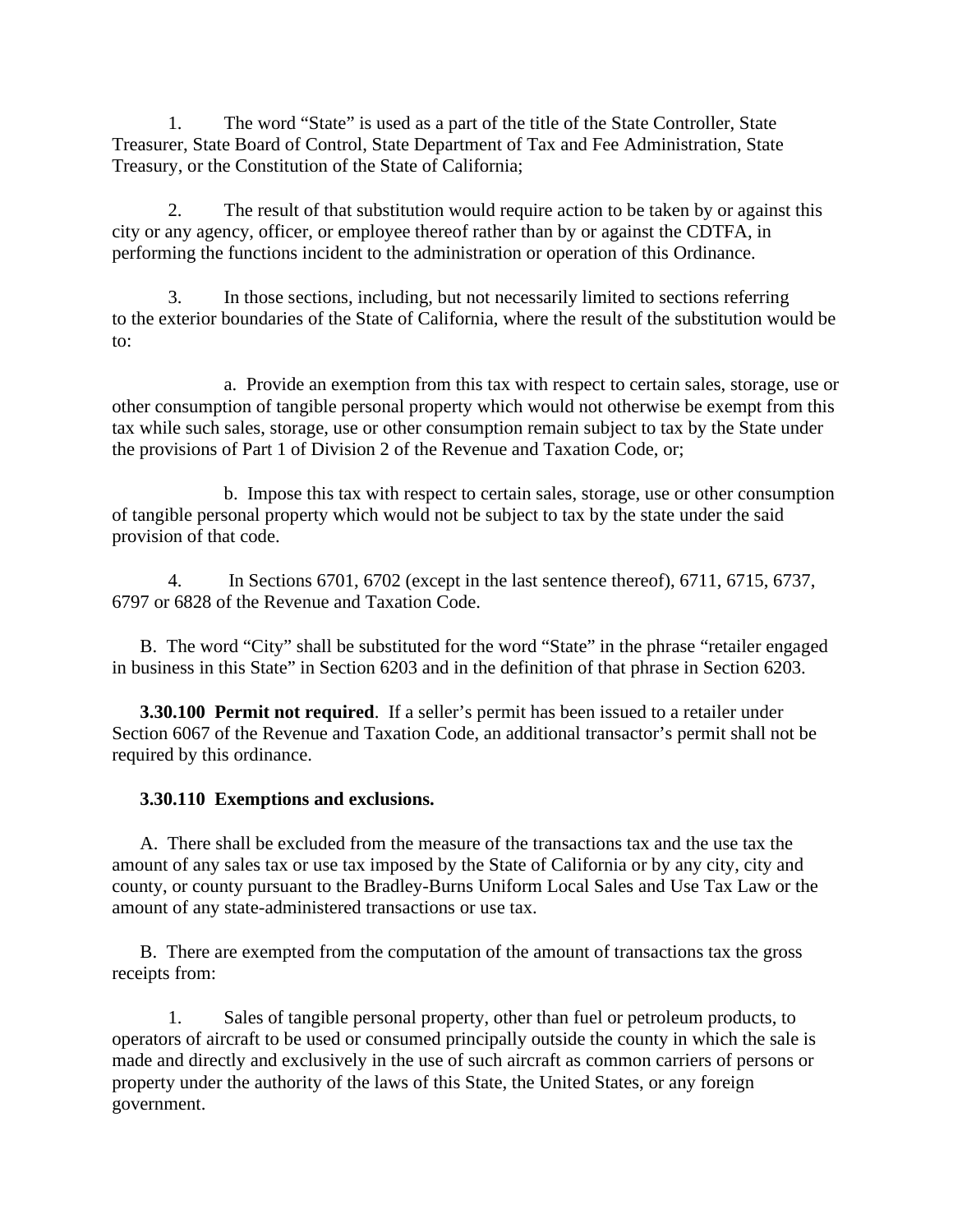2. Sales of property to be used outside the city which is shipped to a point outside the city, pursuant to the contract of sale, by delivery to such point by the retailer or his agent, or by delivery by the retailer to a carrier for shipment to a consignee at such point. For the purposes of this paragraph, delivery to a point outside the city shall be satisfied:

a. With respect to vehicles (other than commercial vehicles) subject to registration pursuant to Chapter 1 (commencing with Section 4000) of Division 3 of the Vehicle Code, aircraft licensed in compliance with Section 21411 of the Public Utilities Code, and undocumented vessels registered under Division 3.5 (commencing with Section 9840) of the Vehicle Code by registration to an out-of-city address and by a declaration under penalty of perjury, signed by the buyer, stating that such address is, in fact, his or her principal place of residence; and

b. With respect to commercial vehicles, by registration to a place of business out-of-city and declaration under penalty of perjury, signed by the buyer, that the vehicle will be operated from that address.

3. The sale of tangible personal property if the seller is obligated to furnish the property for a fixed price pursuant to a contract entered into prior to the operative date of this ordinance.

4. A lease of tangible personal property which is a continuing sale of such property, for any period of time for which the lessor is obligated to lease the property for an amount fixed by the lease prior to the operative date of this ordinance.

5. For the purposes of subparagraphs (3) and (4) of this section, the sale or lease of tangible personal property shall be deemed not to be obligated pursuant to a contract or lease for any period of time for which any party to the contract or lease has the unconditional right to terminate the contract or lease upon notice, whether or not such right is exercised.

C. There are exempted from the use tax imposed by this ordinance, the storage, use or other consumption in this city of tangible personal property:

1. The gross receipts from the sale of which have been subject to a transactions tax under any state-administered transactions and use tax ordinance.

2. Other than fuel or petroleum products purchased by operators of aircraft and used or consumed by such operators directly and exclusively in the use of such aircraft as common carriers of persons or property for hire or compensation under a certificate of public convenience and necessity issued pursuant to the laws of this State, the United States, or any foreign government. This exemption is in addition to the exemptions provided in Sections 6366 and 6366.1 of the Revenue and Taxation Code of the State of California.

3. If the purchaser is obligated to purchase the property for a fixed price pursuant to a contract entered into prior to the operative date of this ordinance.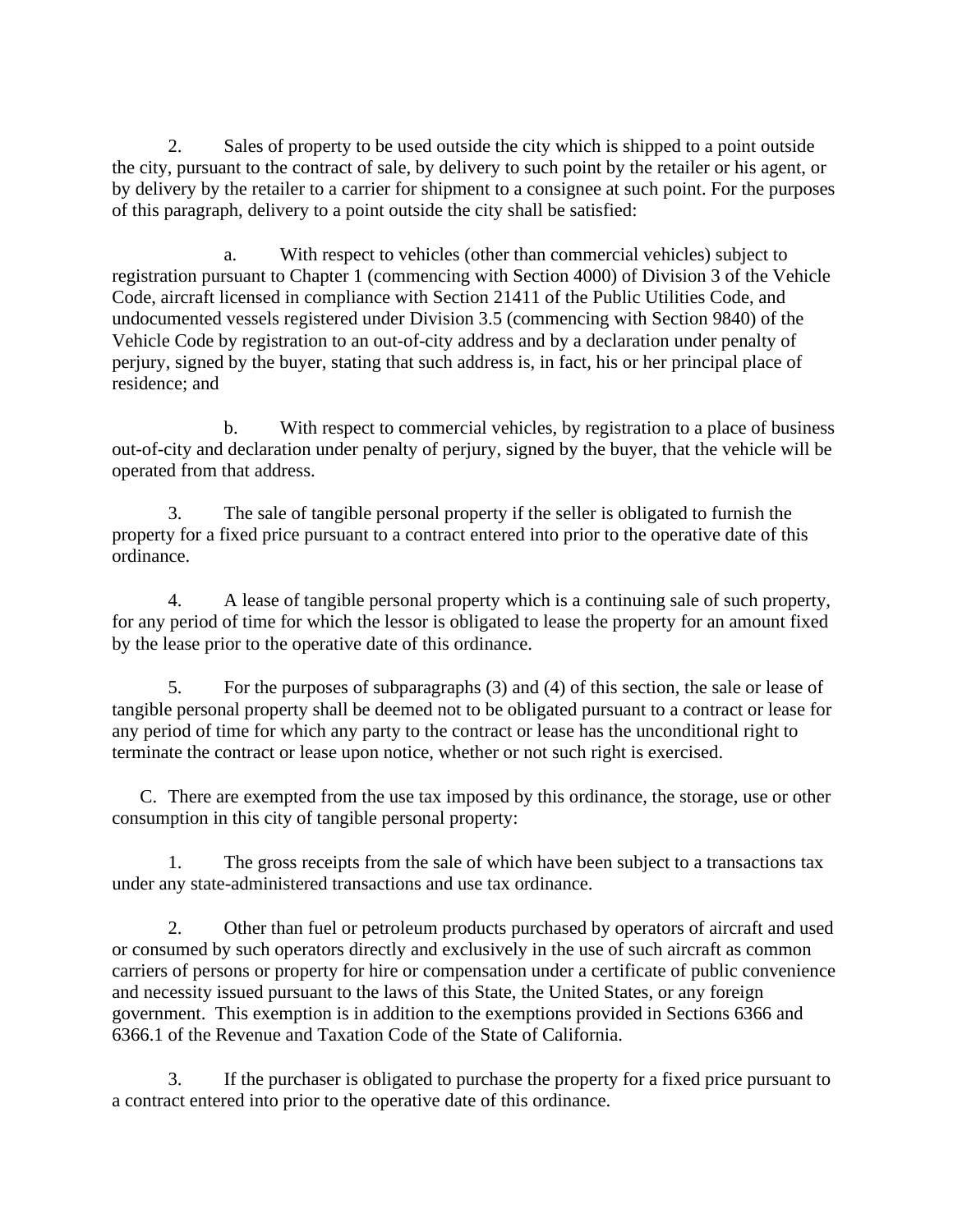4. If the possession of, or the exercise of any right or power over, the tangible personal property arises under a lease which is a continuing purchase of such property for any period of time for which the lessee is obligated to lease the property for an amount fixed by a lease prior to the operative date of this ordinance.

5. For the purposes of subparagraphs (3) and (4) of this section, storage, use, or other consumption, or possession of, or exercise of any right or power over, tangible personal property shall be deemed not to be obligated pursuant to a contract or lease for any period of time for which any party to the contract or lease has the unconditional right to terminate the contract or lease upon notice, whether or not such right is exercised.

6. Except as provided in subparagraph (7), a retailer engaged in business in the city shall not be required to collect use tax from the purchaser of tangible personal property, unless the retailer ships or delivers the property into the city or participates within the city in making the sale of the property, including, but not limited to, soliciting or receiving the order, either directly or indirectly, at a place of business of the retailer in the city or through any representative, agent, canvasser, solicitor, subsidiary, or person in the city under the authority of the retailer.

7. "A retailer engaged in business in the city" shall also include any retailer of any of the following: vehicles subject to registration pursuant to Chapter 1 (commencing with Section 4000) of Division 3 of the Vehicle Code, aircraft licensed in compliance with Section 21411 of the Public Utilities Code, or undocumented vessels registered under Division 3.5 (commencing with Section 9840) of the Vehicle Code. That retailer shall be required to collect use tax from any purchaser who registers or licenses the vehicle, vessel, or aircraft at an address in the city.

D. Any person subject to use tax under this ordinance may credit against that tax any transactions tax or reimbursement for transactions tax paid to a district imposing, or retailer liable for a transactions tax pursuant to Part 1.6 of Division 2 of the Revenue and Taxation Code with respect to the sale to the person of the property the storage, use or other consumption of which is subject etc to the use tax.

**3.30.120 Amendments.** All amendments subsequent to the effective date of this ordinance to Part I of Division 2 of the Revenue and Taxation Code relating to sales and use taxes and which are not inconsistent with Part 1.6 and Part 1.7 of Division 2 of the Revenue and Taxation Code, and all amendments to Part 1.6 and Part 1.7 of Division 2 of the Revenue and Taxation Code, shall automatically become a part of this ordinance, provided however, that no such amendment shall operate so as to affect the rate of tax imposed by this ordinance. The foregoing amendments shall not require voter approval.

 The following amendments to this ordinance must be approved by the voters of the city of Gonzales; increasing the tax rate or revising the methodology for calculating the tax such that a tax increase would result; or imposing the tax on transactions and uses not previously subject to the tax (unless such amendment occurs automatically by operation of the preceding paragraph); identifying a use for tax revenues other than that specified herein. The city council may otherwise amend this ordinance without submitting the amendment to voters for approval**.**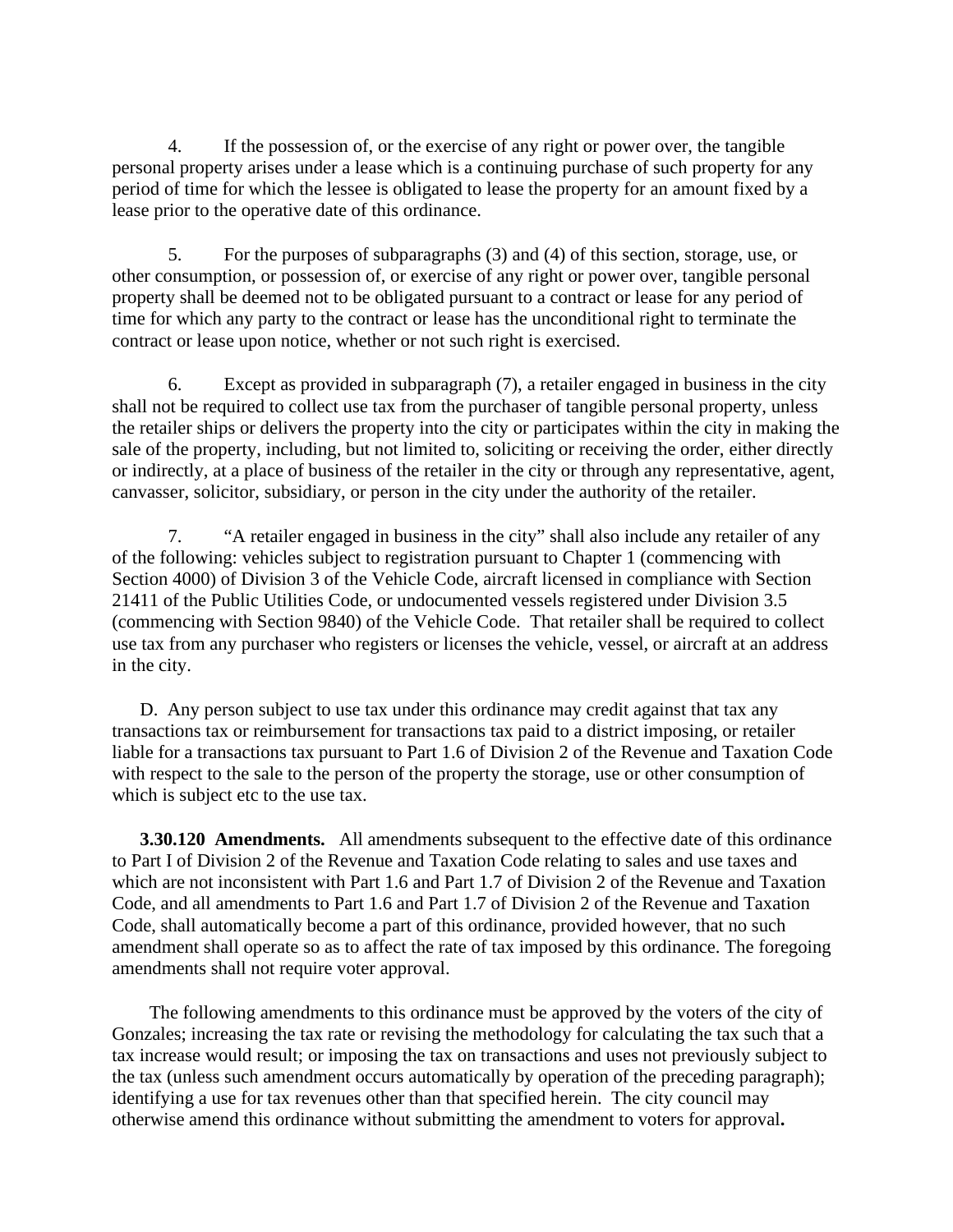**3.30.130 Enjoining collection forbidden**. No injunction or writ of mandate or other legal or equitable process shall issue in any suit, action or proceeding in any court against the State or the city, or against any officer of the State or the city, to prevent or enjoin the collection under this ordinance, or Part 1.6 of Division 2 of the Revenue and Taxation Code, of any tax or any amount of tax required to be collected.

**3.30.140 Annual audits, expenditure report and oversight committee.** Annually, the city retains an independent auditor to conduct an audit of and provide audited financial statements for all of the city's financial activities. The auditor shall include an accounting of the revenue received from the tax and expenditures thereof in the audited financial statements. The auditor's report shall be presented to the council at a public meeting and made available to the public. The City Manager and City Finance Director shall annually prepare and present to the council and the public a report in conjunction with the budget that reviews the use of the proceeds of the special tax.

#### **3.30.150 Refunds and credits; suits and legal proceedings.**

A. Refunds of and credits for any tax paid pursuant to this article may be made only as provided for in Part 1 (commencing with Section 6001) of Division 2 of the Revenue and Taxation Code.

B. Suits and proceedings for the recovery of any amount alleged to have been erroneously or illegally determined or collected pursuant to this article may be maintained in any court only as provided for in Part 1 (commencing with Section 6001) of Division 2 of the Revenue and Taxation Code. A judgment shall not be rendered in favor of the plaintiff in any action brought against the CDTFA to recover any amount paid when the action is brought by or in the name of an assignee of the person paying the amount or by any person other than the person who paid the amount.

**3.30.160 Termination date.** This ordinance is meant to establish a special transactions and use tax for a limited period of time. The authority to levy the tax imposed by this chapter shall expire on the fortieth anniversary of the last day of the calendar quarter preceding the operative date.

**3.30.170 Effect of tax.** The tax established herein is meant to be imposed and collected in addition to any existing tax established by the city, and is not meant to supersede or otherwise impact the tax established in Chapters 3.28 and 3.29 of this code.

**SECTION 3. USE OF TAX REVENUE.** The tax approved by this ordinance is a special tax. The city may only initially use the revenue from the tax for financing and funding the City of Gonzales Community Center Complex Project, and thereafter, upon achieving full funding of the Complex, for street maintenance and repair.

**SECTION 4. SEVERABILITY.** If any provision of this ordinance or the application thereof to any person or circumstance is held invalid by a court of competent jurisdiction, the remainder of the ordinance and the application of such provision to other persons or circumstances shall not be